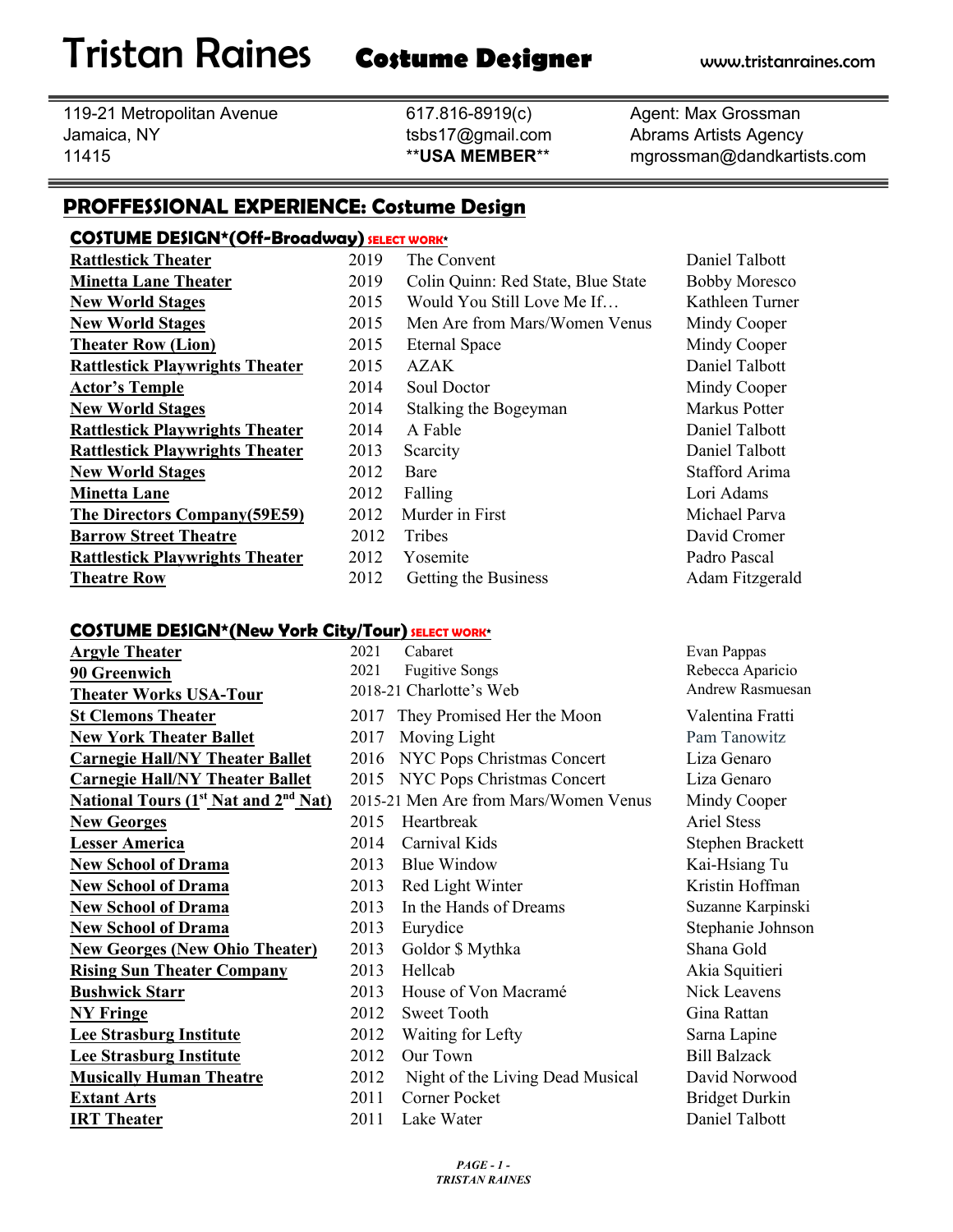| <b>Under St Marks</b>              | 2011 | Eighty-Three Down          | Daniel Talbott        |
|------------------------------------|------|----------------------------|-----------------------|
| The Tank (45 <sup>th</sup> Street) | 2011 | The Umbrella Plays         | Daniel Talbott        |
| <b>Lesser America (TNC)</b>        | 2011 | Squealer                   | Daniel Talbott        |
| <b>Flea Theater</b>                | 2010 | Gormanzee & Other Stories  | Meredith Steinburg    |
| <b>Center for Architecture</b>     | 2010 | The Bilbao Effect          | <b>Brendan Hughes</b> |
| <b>Creative Destruction</b>        | 2010 | <b>B-Side Mashups</b>      | Nelson Eusebio        |
| <b>Theater for A New City</b>      | 2010 | $B^*$ tch                  | <b>Tracy Bersley</b>  |
| <b>NYC Parks and Recreation</b>    | 2010 | Comedie of Errors          | Lauren Keating        |
| <b>Lesser America (TNC)</b>        | 2010 | Keep Your Baggage with You | Daniel Talbott        |

# **COSTUME DESIGN\*(Regional) SELECT WORK\***

| <b>The Maltz Jupiter Theater</b>                  | 2019 | Dracula                                           | Gordon Greenberg        |
|---------------------------------------------------|------|---------------------------------------------------|-------------------------|
| <b>The Muny</b>                                   | 2019 | Guys and Dolls                                    | Gordon Greenberg        |
| <b>Bucks County Playhouse</b>                     | 2019 | Dial M for Murder                                 | Mike Donahue            |
| <b>Playmakers Theater</b>                         | 2019 | <b>JUMP</b>                                       | Whitney White           |
| <b>Bucks County Playhouse-Remounted 2019 2018</b> |      | Scrooge                                           | Gordon Greenberg        |
| <b>Ogunquit Playhouse-Remounted 2019</b>          | 2018 | Jersey Boys                                       | Holly-Anne Palmer       |
| <b>The Muny</b>                                   | 2018 | Singing in The Rain                               | Marc Bruni              |
| <b>San Francisco Symphony</b>                     | 2018 | Holiday Follies (Slight Alterations)              | Liza Genero             |
| <b>The Muny</b>                                   | 2018 | Meet Me in St Louis                               | Marcia Milgrom Dodge    |
| <b>The Maltz Jupiter Theater</b>                  | 2018 | South Pacific                                     | Gordon Greenberg        |
| John W Engeman Theater                            | 2018 | <b>ONCE</b>                                       | <b>Trey Compton</b>     |
| <b>Signature Theatre-DC</b>                       | 2017 | Crazy for You                                     | Matthew Gardiner        |
| <b>San Francisco Symphony</b>                     | 2017 | <b>Holiday Follies</b>                            | Liza Genero             |
| <b>The Muny</b>                                   | 2017 | Jesus Christ Superstar                            | Gordon Greenberg        |
| <b>Capital Repertory Theater</b>                  | 2017 | <b>Assisted Loving</b>                            | Gordon Greenberg        |
| John W Engeman Theater                            | 2017 | The Full Monty                                    | Keith Andrews           |
| <b>New Jersey Shakespeare Company</b>             | 2016 | A Child's Christmas in Wales                      | Joe Discher             |
| <b>Finger Lakes Musical Theater</b>               | 2016 | Treasure Island the Musical                       | <b>Brett Smock</b>      |
| <b>Capital Repertory Theater</b>                  | 2016 | <b>Blue Sky Boys</b>                              | Gordon Greenberg        |
| <u>John W Engeman Theater</u>                     | 2016 | Mamma Mia                                         | Antoinette DiPietropolo |
| <b>Z-Space-San Francisco</b>                      | 2016 | Selkie                                            | Daniel Talbott          |
| <b>New Jersey Shakespeare Festival</b>            | 2016 | Coriolanus                                        | <b>Brian Crowe</b>      |
| <u> John W Engeman Theater</u>                    | 2016 | God of Carnage                                    | <b>Richard Dolce</b>    |
| <b>Rattlestick Playwrights Theater-LA</b>         | 2015 | Thieves                                           | Daniel Talbott          |
| <u> John W Engeman Theater</u>                    | 2015 | A Chorus Line                                     | Drew Humphrey           |
| <b>Capital Repertory Theater</b>                  | 2015 | A Christmas Story                                 | Maggie Cahill           |
| <u>John W Engeman Theater</u>                     | 2015 | Vanya and Sonia and Masha and Spike Richard Dolce |                         |
| Florida Studio Theater                            | 2015 | One Man Two Guvnors                               | Joseph Discher          |
| <b>Infinity Theater</b>                           | 2015 | Baby: The Musical                                 | Igor Golden             |
| <u>John W Engeman Theater</u>                     | 2015 | West Side Story                                   | Igor Golden             |
| <b>Infinity Theater</b>                           | 2015 | Ring of Fire                                      | Amy Jones               |
| <u> John W Engeman Theater</u>                    | 2015 | The Cottage                                       | <b>BT</b> McNicholl     |
| <b>Infinity Theater</b>                           | 2014 | I Do I Do                                         | Tina Marie Casamento    |
| <b>Prism Theatrics</b>                            | 2014 | Thoroughly Modern Millie                          | <b>Brandon Mason</b>    |
| John W. Engeman Theater                           | 2014 | Plaza Suite                                       | Patricia Zebeck         |
| <b>Infinity Theater</b>                           | 2014 | Hank Williams Lost Highway                        | Randall Myler           |
| La Jolla Playhouse                                | 2013 | Tribes                                            | David Cromer            |
| <b>Center Theatre Group (LA)</b>                  | 2013 | Tribes                                            | David Cromer            |
| <b>Infinity Theater</b>                           | 2012 | She Loves Me                                      | Andrew Rasmussen        |
| <b>The Old Globe</b>                              | 2011 | Yank: The Musical Workshop                        | David Cromer            |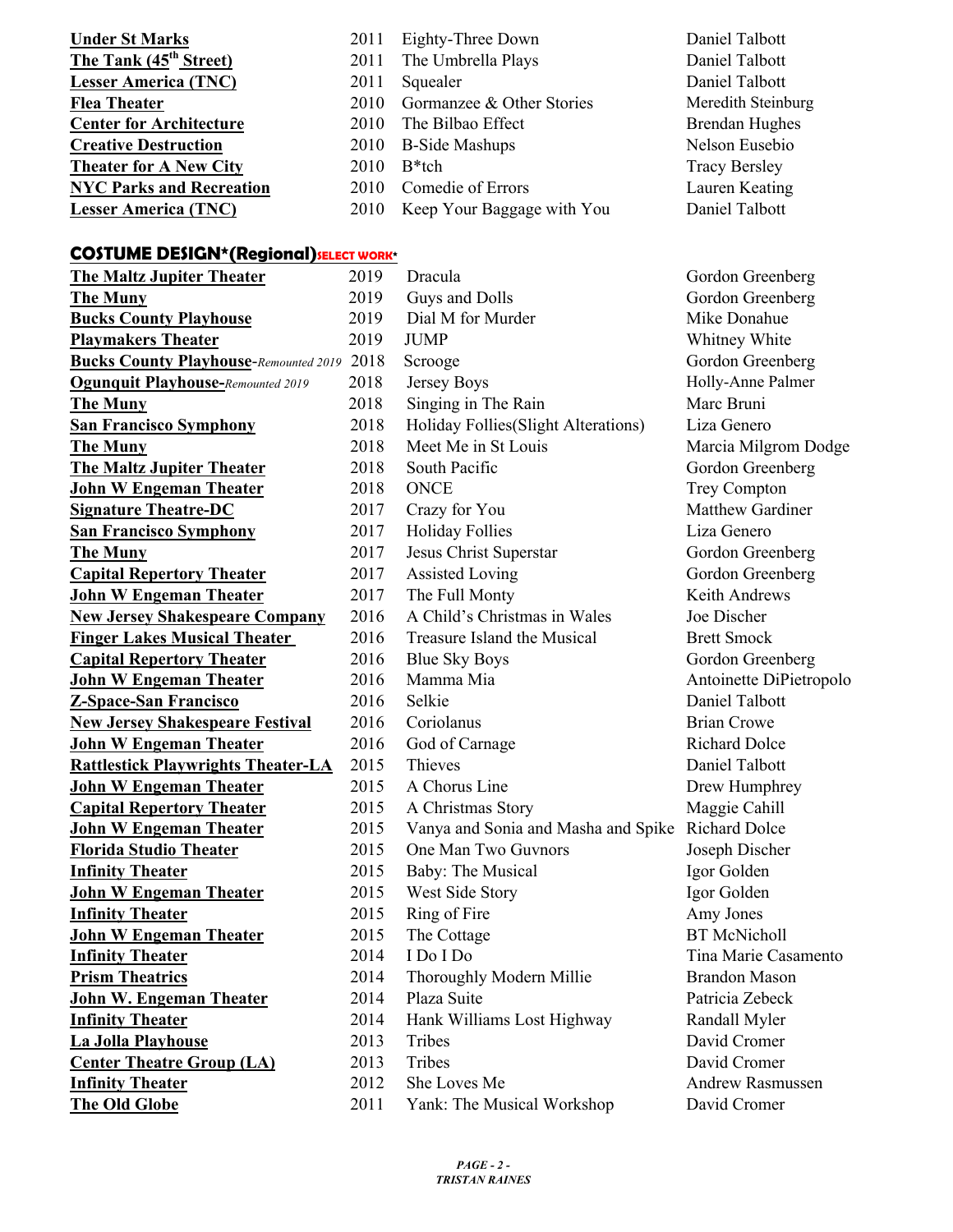| <b>Company One: Boston</b>       | 2011 | Book of Grace              | David Wheeler         |
|----------------------------------|------|----------------------------|-----------------------|
| <b>Huntington Theater</b>        | 2009 | Lucia di Lammermoor        | <b>Sharon Daniels</b> |
| <b>Company One: Boston</b>       | 2009 | ARTiculation               | Lois Roach            |
| The New Rep Theater: Boston      | 2009 | Of Mice and Men Tour       | Christopher Webb      |
| <b>Boston University Theater</b> | 2008 | Lizzie Stranton            | Elaine Vaan Hogue     |
| The New Rep Theater: Boston      | 2008 | Pieces                     | Suzanna Berger        |
| The New Rep Theater: Boston      | 2008 | My Name is Rachel Corrie   | David R Gammons       |
| <b>Shawnee Theater</b>           | 2007 | Almost, Maine              | Ben Gougeon           |
| <b>Shawnee Theater</b>           | 2007 | Hank Williams Lost Highway | Mathew E Graber       |

## **ASSOCIATE/ASSISTANT DESIGN\*(Broadway/West End/Regional) \***

| AJJULIA I E/AJJIJ I ANT I DEJIUN"(Broadway/west End/Regional) " |      |                                             |                     |
|-----------------------------------------------------------------|------|---------------------------------------------|---------------------|
| Troika                                                          | 2012 | Bring It On $(2nd National Tour)$           | Andy Blankenbuehler |
| <b>Lincoln Center</b>                                           | 2011 | Warhorse (Broadway)                         | Sarah Laux          |
| <b>New World Stages</b>                                         | 2011 | RENT (Off Broadway Revival)                 | Angela Wendt        |
| <b>New Group</b>                                                | 2011 | One Arm (Off Broadway)                      | <b>Clint Ramos</b>  |
| <b>Public Theater</b>                                           | 2011 | The Intelligent Homosexual's                | <b>Clint Ramos</b>  |
| <b>Bring It on LLC</b>                                          | 2011 | Bring it On (Broadway)                      | Andrea Lauer        |
| <b>Bring It on LLC</b>                                          | 2010 | Bring it On (1 <sup>st</sup> National Tour) | Andrea Lauer        |
| <b>Three-Legged Dog</b>                                         | 2010 | Spy Garbo                                   | <b>Clint Ramos</b>  |
| <b>Signature Theater</b>                                        | 2010 | Angels in America (Off Broadway)            | <b>Clint Ramos</b>  |
| <b>Alliance Theater</b>                                         | 2010 | Bring it On                                 | Andrea Lauer        |
| <b>Merchant of Venice LLC</b>                                   | 2010 | Merchant of Venice (Broadway)               | Jess Goldstein      |
| <b>Public Theater</b>                                           | 2010 | Merchant of Venice (Park)                   | Jess Goldstein      |
| <b>ART: Boston</b>                                              | 2010 | Johnny Baseball                             | Michael McDonald    |
| <b>HAIR LLC</b>                                                 | 2010 | HAIR (West End)                             | Michael McDonald    |
| <b>HAIR LLC</b>                                                 | 2009 | HAIR(Broadway)                              | Michael McDonald    |
| <b>Papermill Playhouse</b>                                      | 2009 | Little House on The Prairie (Tour)          | Jess Goldstein      |
| <b>Rattlestick Theater</b>                                      | 2009 | Slipping (Off Broadway)                     | Chloe Chapin        |
| <b>Roundabout Theater</b>                                       | 2009 | The Tin Pan Alley Rag                       | Jess Goldstein      |
| <b>American Players Theater</b>                                 | 2008 | Ah Wilderness                               | Devon Painter       |

#### **COSTUME DESIGN/C\*(Industrial/Film Entertainment) SELECT WORK\***

| <b>Cirque Musica</b>              | 2021 | Holiday Spectacular                 | Antoinette DiPietropolo    |
|-----------------------------------|------|-------------------------------------|----------------------------|
| <b>Kaleidoscope Entertainment</b> | 2021 | Speakeasy: Time Square              | Holly-Anne Palmer          |
| <b>Cirque Musica</b>              | 2019 | Christmas Wishes                    | Antoinette DiPietropolo    |
| <b>Norwegian Cruise Line</b>      | 2019 | Prohibition                         | Holly-Anne Palmer          |
| <b>Norwegian Cruise Line</b>      |      | 2019 Wine Lovers the Musical        | Holly-Anne Palmer          |
| <b>Mania Studios (Short)</b>      | 2018 | Scratch                             | Mania Studios              |
| <b>Samsung</b>                    | 2017 | Trip Factory- Surviving the Titanic | White-Rabbit Entertainment |
| <b>Ever Grande Theme Park</b>     | 2016 | Apollo's Revenge                    | David Bell                 |
| <b>Canon Electronics</b>          | 2015 | Art through the Ages Event          | Tee and Jam Entertainment  |

# **Diversity and Inclusion Certification**

#### *Leadership for Equity, Diversity, and Inclusion in Higher Education Certification*

**-University of Michigan- Winter 2020 –** Ability to analyze and understand historic narratives and structures within Higher education that were built to keep Equity, Diversity, and Inclusion out and how to enact transformational leadership to combat these and change the narrative. The Certification also taught how to analyze the strategic diversity planning process and implement within various levels of education. It also taught how to recommend innovations and opportunities for transformational change at various levels of the ecological model using the strategic diversity planning process as a tool.